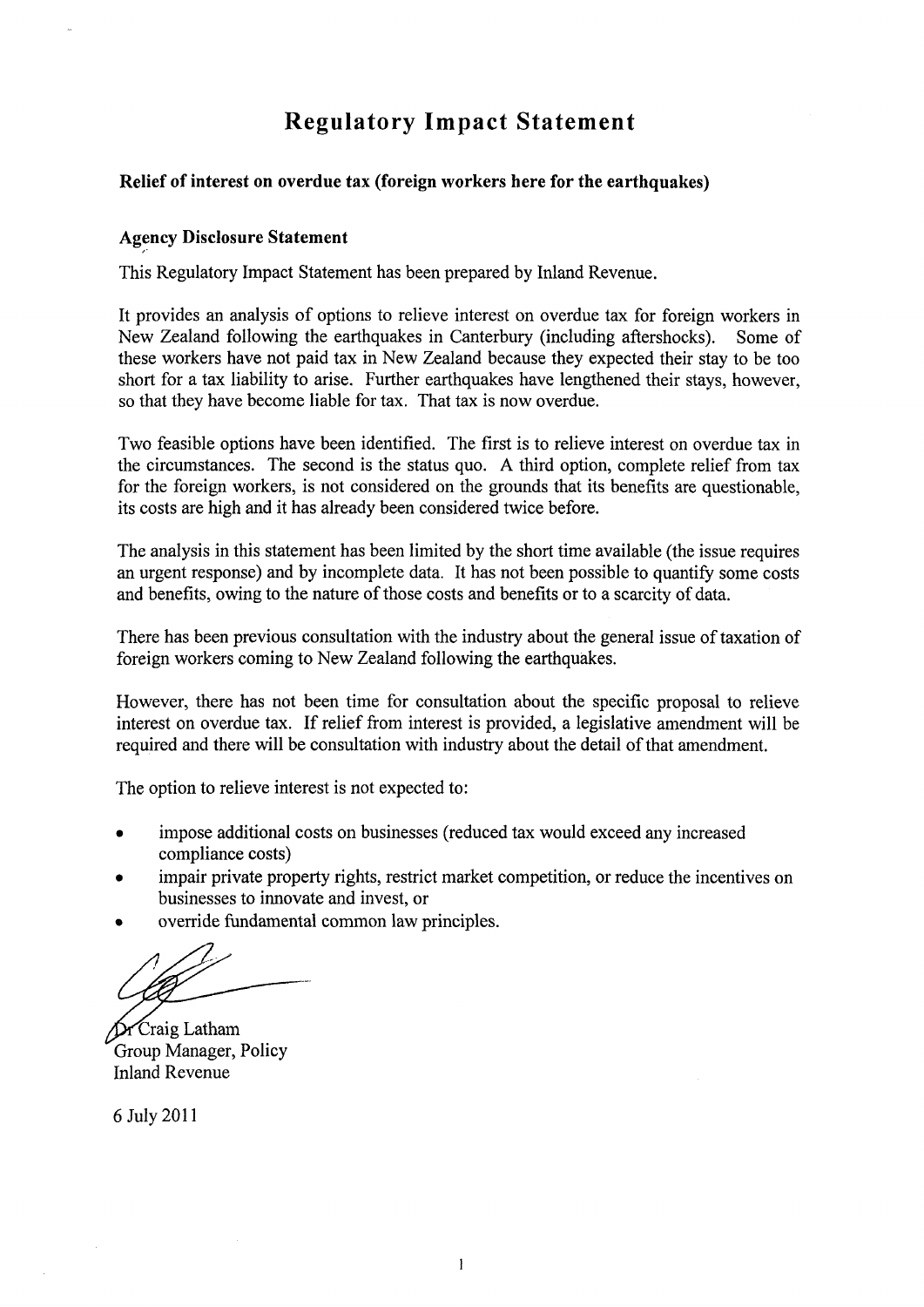## **STATUS QUO AND PROBLEM DEFINITION**

1. Foreign loss adjusters (insurance assessors) have come to New Zealand to assist with insurance assessments in the wake of earthquakes in Canterbury (including aftershocks). If they remain in New Zealand for a sufficient time (often 183 days) the loss adjusters are liable to pay New Zealand tax. This is the case for their employees as well, if they have any.

2. Many loss adjusters organised their affairs to avoid long stays here, so that they would not have to pay tax in New Zealand. On that basis, they have not paid any tax so far. However, stays have been unexpectedly prolonged because of the significant earthquakes in February and June.

3. Loss adjusters who had not paid any tax, on the expectation of a short stay, may now find themselves liable. The liability extends back to their arrival, and the tax is now overdue. This has prompted concerns about interest charged on the unpaid tax and penalties for late payment. We understand from recent correspondence with a Minister's office that these concerns are making it difficult to keep some of the loss adjusters in New Zealand.

4. Inland Revenue has discretion to waive penalties for late payment. However, Inland Revenue currently has no explicit ability to waive interest charged on overdue tax owed by the loss adjusters.

5. This RIS identifies options for addressing concerns about the interest on overdue tax.

## **OBJECTIVES**

6. The government does not wish to impose financial penalties on workers who have come to New Zealand to assist in the aftermath of the earthquakes, if those workers have acted in good faith.

7. The government also does not wish financial penalties to become an undue barrier to retaining foreign workers in New Zealand.

8. At the same time, the government does not wish to incur a high fiscal cost.

9. The analysis in this statement has been triggered by communication from loss adjusting firms that employ foreign contractors. They have expressed a need to make a decision with urgency, given that some loss adjusters are on the cusp of leaving the country to prevent tax liabilities arising. This limits the time available to consider alternative solutions. However, it is noted that related issues of taxation of foreign loss adjusters have been raised, and considered, on two previous occasions. The prior consideration informs this statement.

## **REGULATORY IMPACT ANALYSIS**

10. Two practical options have been identified. These are:

• First option: through legislative change, relieve interest on unpaid tax for foreign workers who have come to New Zealand because of the earthquakes and might have had their stays prolonged by further earthquakes.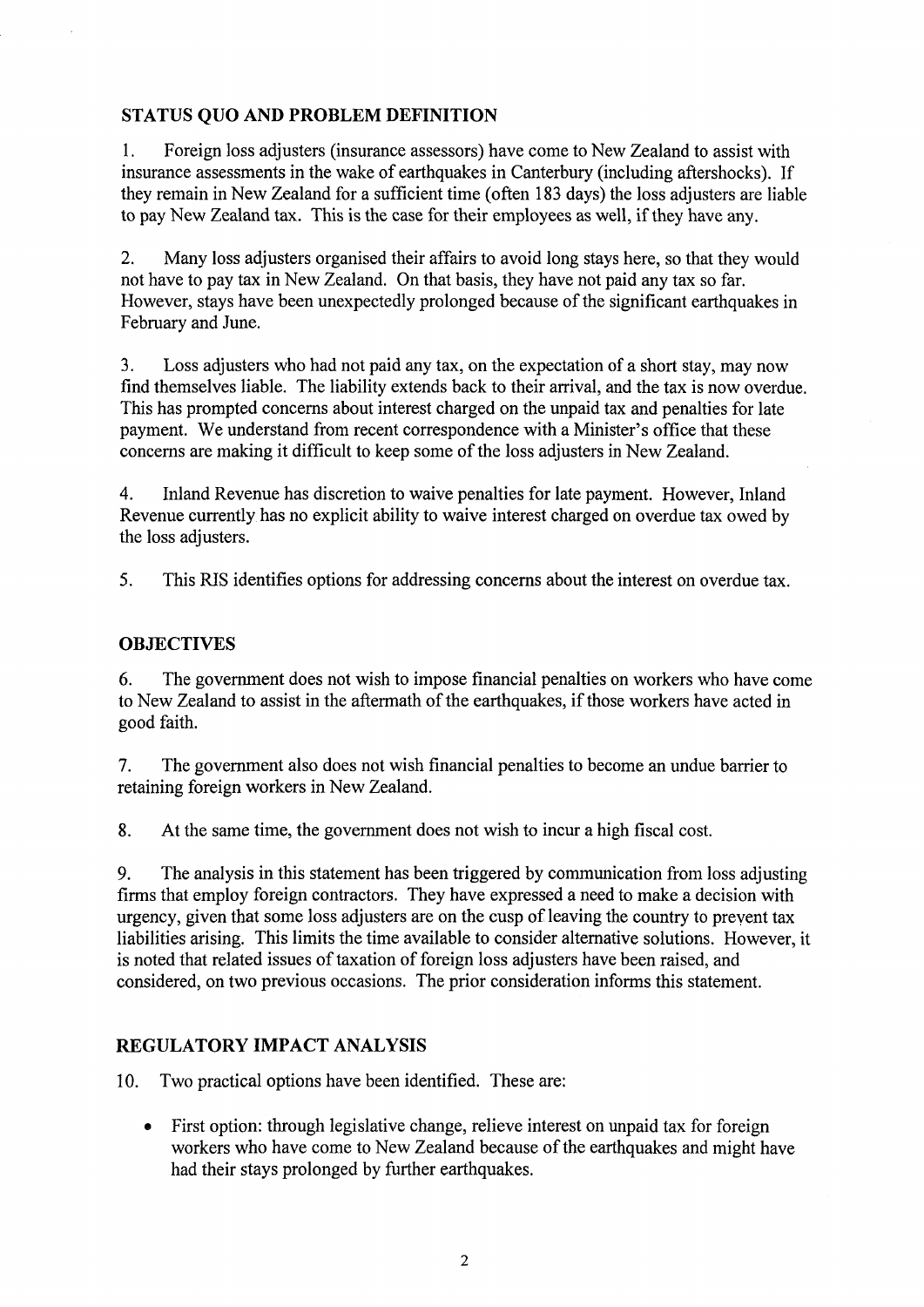• Second option: status quo.

11. Another option - exempting foreign workers from tax altogether - is not considered a feasible option. This option was considered and rejected by the Ministers of Finance and Revenue on two previous occasions, following reports by Treasury and Inland Revenue. The option was rejected on two grounds. The first ground is that tax relief in New Zealand would usually result in additional tax abroad, generally of a matching amount. As such, there would be little advantage for the workers. The second ground is that the fiscal cost for New Zealand could be high.

## **First option: relieve interest on unpaid tax**

12. The case that is causing concern involves people coming to New Zealand expecting a short stay. Because of the intended short stay they have not paid tax. However, they have ended up staying for longer and become liable to tax. The tax liability extends back to the start of their stay. Interest is chargeable on the unpaid tax and this cannot be relieved in most circumstances.

13. The first option would amend legislation to allow for relief of interest on unpaid tax.

14. It is assumed that the relief would apply to any foreign contractor or employee present in New Zealand as a result of the earthquakes. It would not be limited to loss adjusters because there is nothing that identifies loss adjusters as more deserving than any other occupation.

15. It is also assumed that the relief would extend to tax liabilities arising in the first year following the first earthquake. The first year is a proxy for the period during which stays could have been unexpectedly lengthened by the major earthquakes in February and July. It is not desirable to provide relief for people who come later, who can reasonably estimate their length of stay at the outset. If there are further major earthquakes, this assumption may require revision.

16. Finally, it is assumed that interest will begin to accrue again, from a base of nil, once it is clear that the person has become liable to tax (usually 183 days for contractors). There is no desire to allow people to continue to ignore their tax obligations once it is clear that they have them.

17. The first option meets the government's objective (see *Objectives* above) to be fair to foreign workers here to assist following the earthquakes, and contributes to the objective that financial penalties should not be an undue barrier to attracting and retaining such workers. Relieving interest, in combination with discretionary relief that is already able to be given for other penalties, will remove an impediment to retaining specialist staff in New Zealand. However, this is not a quantifiable benefit.

18. The first option also meets the government's objective not to incur high fiscal cost. It is estimated that relief of interest on loss adjusters would cost the government \$170,000. This is based on an estimate of 400 loss adjusters earning \$160,000 per annum. This estimate is likely to be biased upwards (for example, not all the loss adjusters will be here for long stays). Doubling the estimate to take into account other specialists such as engineers increases the cost to \$350,000. The ability to produce an accurate cost estimate is limited by incomplete data, but even if the assumptions are varied significantly the cost should not exceed \$1 million.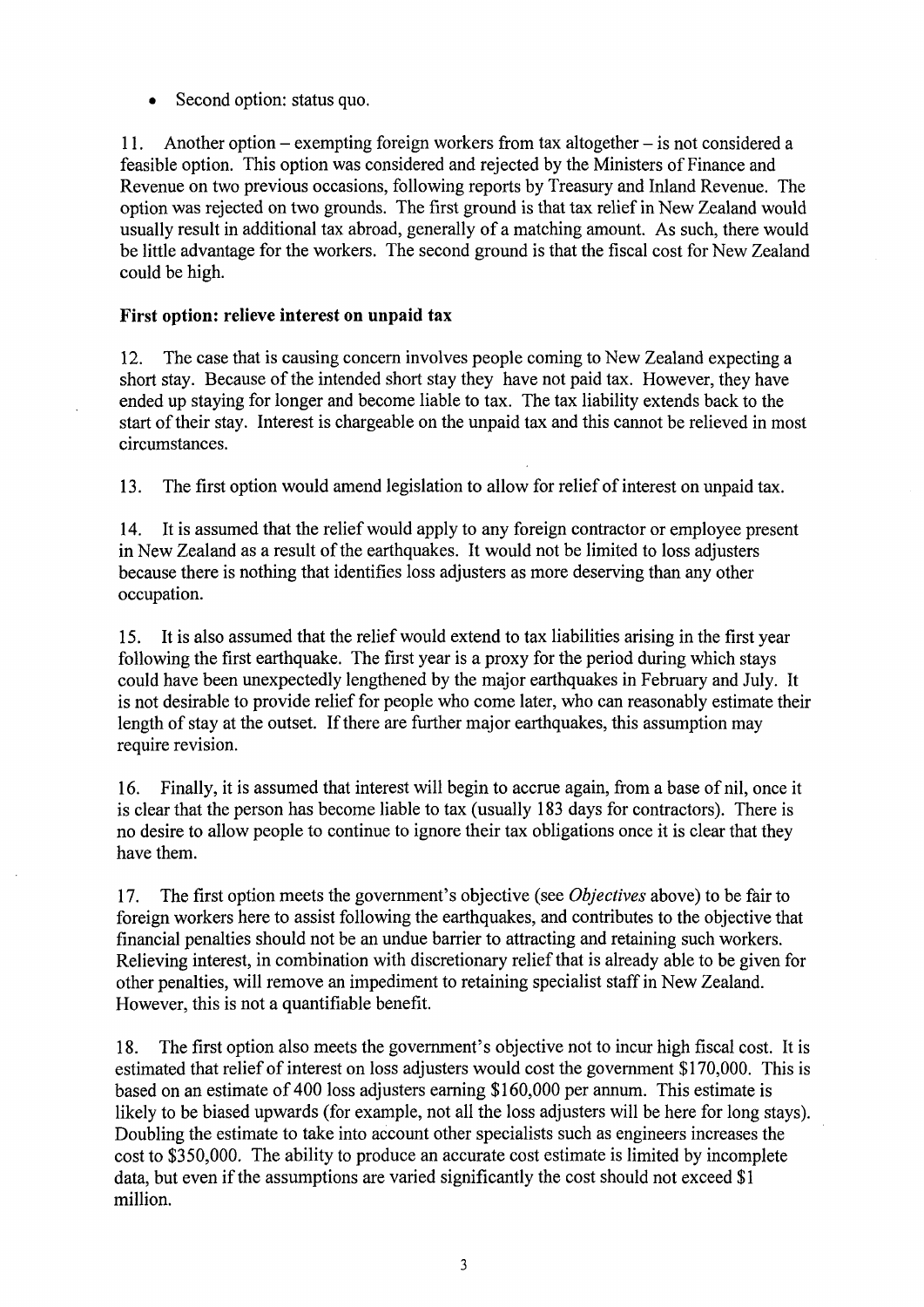19. Interest relief, in principle, should reduce the amount paid by foreign workers to the New Zealand government. However in some cases, contracts may have specified that tax would be paid by the person hiring the foreign worker, in which case the relief would reduce the amount paid by the hirer to the government. In that case, there would be a windfall gain for the hirer with little effect on the incentive for foreign workers to come to or remain in the country.

20. The first option imposes a new compliance cost. In order to relieve the interest, Inland Revenue will need to know that the person is eligible for relief. This will require, at least in the default case, an application to be made by the taxpayer (see *Implementation* below for ways in which this will be dealt with).

21. Administrative costs are expected to be minimal and would be met within existing resources.

### **Second option: status quo**

22. The status quo would not meet the government's objectives for fairness to earthquakerelated workers and may be inconsistent with the desire to remove undue impediments to retaining such workers.

23. At least some foreign workers who came here for the earthquakes paid no tax because they did not expect to be here long enough to incur any liability. Following further large earthquakes, their services were required for a longer period and they became liable to tax from the first day of their stay. If they had have been aware that they would be here for so long, they would have paid tax from the outset and avoided interest charges. It seems unfair to impose tax on these people, given that the further earthquakes are extremely unusual events that it would have been impractical to anticipate.

24. To avoid interest charges, foreign workers may decide to leave the country before their stay exceeds the relevant time limit. This could put pressure on the supply of workers to assist with the recovery from the earthquakes. This effect is not quantifiable. The effect may be reduced to the extent to which firms are earning high margins for earthquake-related work and so can afford to pay foreign workers more to compensate for any penalties they incur.

25. The status quo would meet the objective of having low fiscal cost. Its direct cost would be nil.

### **CONSULTATION**

26. The Treasury has been consulted about the proposal to relieve interest on unpaid tax. There has been no consultation with industry about the specific proposal to relieve use of money interest because of the short time frame for making decisions. However, it is anticipated that the detailed design of a legislative amendment would involve contributions from industry.

27. There has been consultation, following the first earthquake and again after the February earthquake, with loss adjusting firms and large accounting firms about the general issue of taxation of loss adjusters. These firms have requested a general tax exemption, which officials have opposed (on the grounds outlined above).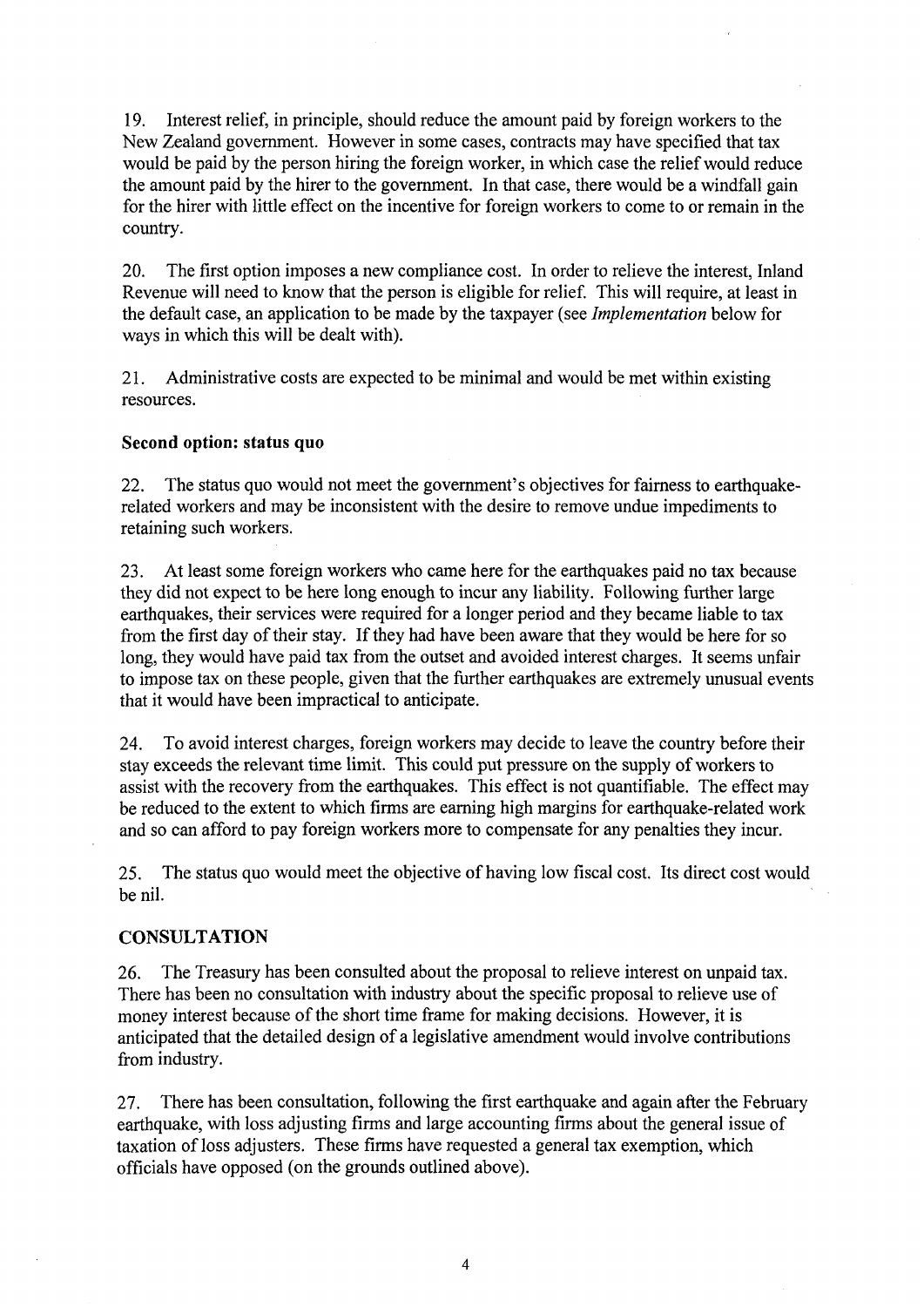# **CONCLUSIONS AND RECOMMENDATIONS**

28. Foreign workers in New Zealand because of the Canterbury earthquakes may become subject to New Zealand tax if they are here for long enough, and may be liable for interest charges once the tax liability arises. This may make it difficult to retain foreign workers.

29. Two options have been considered for responding to the problem, with the first being preferred.

30. The first option is to relieve interest on unpaid tax when foreign workers are in New Zealand within a year of the first earthquake, by a change to legislation. This would remove an impediment to retaining foreign workers in earthquake-related occupations, and can be seen to be fairer than the status quo. This benefit is difficult to quantify.

31. The fiscal cost of the preferred option is estimated, with considerable uncertainty, to be \$350,000. It is unlikely to be more than \$1 million. A small additional compliance cost, to apply for the interest relief, would be introduced.

32. The second option is to maintain the status quo. This may lead to some foreign workers leaving New Zealand prematurely to avoid interest charges arising and could be seen as unfair. It would not have any direct fiscal cost.

# **IMPLEMENTATION**

33. The first option would require a legislative change. It is intended that the detail of the change would be finalised in consultation with industry, to reduce the chance of unintended omissions.

34. At an operational level, Inland Revenue can already use its computer systems to remit interest charges. This is a manual process but is straightforward and not time consuming, particularly given the relatively small number of people who are likely to be claiming relief.

35. In some cases in which the identity of affected taxpayers is known, it might be possible to put manual blocks on accounts so that interest will be manually remitted before any demands are sent to taxpayers. However, this is a manually intensive process.

36. In general, however, it is not possible to identify all the people who would be eligible for relief.

37. Interest would therefore be charged by default, and the taxpayer would need to apply for the relief. To reduce compliance costs as much as possible, Inland Revenue would communicate to tax agents, particularly those known to be dealing with foreign workers here after the earthquakes, to advise them that relief is available and to tell them how to apply. The Inland Revenue team that is the main point of contact for non-resident contractors would also be able to advise taxpayers of the relief in the general course of its work.

38. The alternative option of the status quo would not require any implementation. Existing legislation and processes would be employed.

# **MONITORING, EVALUATION AND REVIEW**

39. The cost of the first option (interest relief) is relatively small, and the option applies only for a short period (approximately a year).